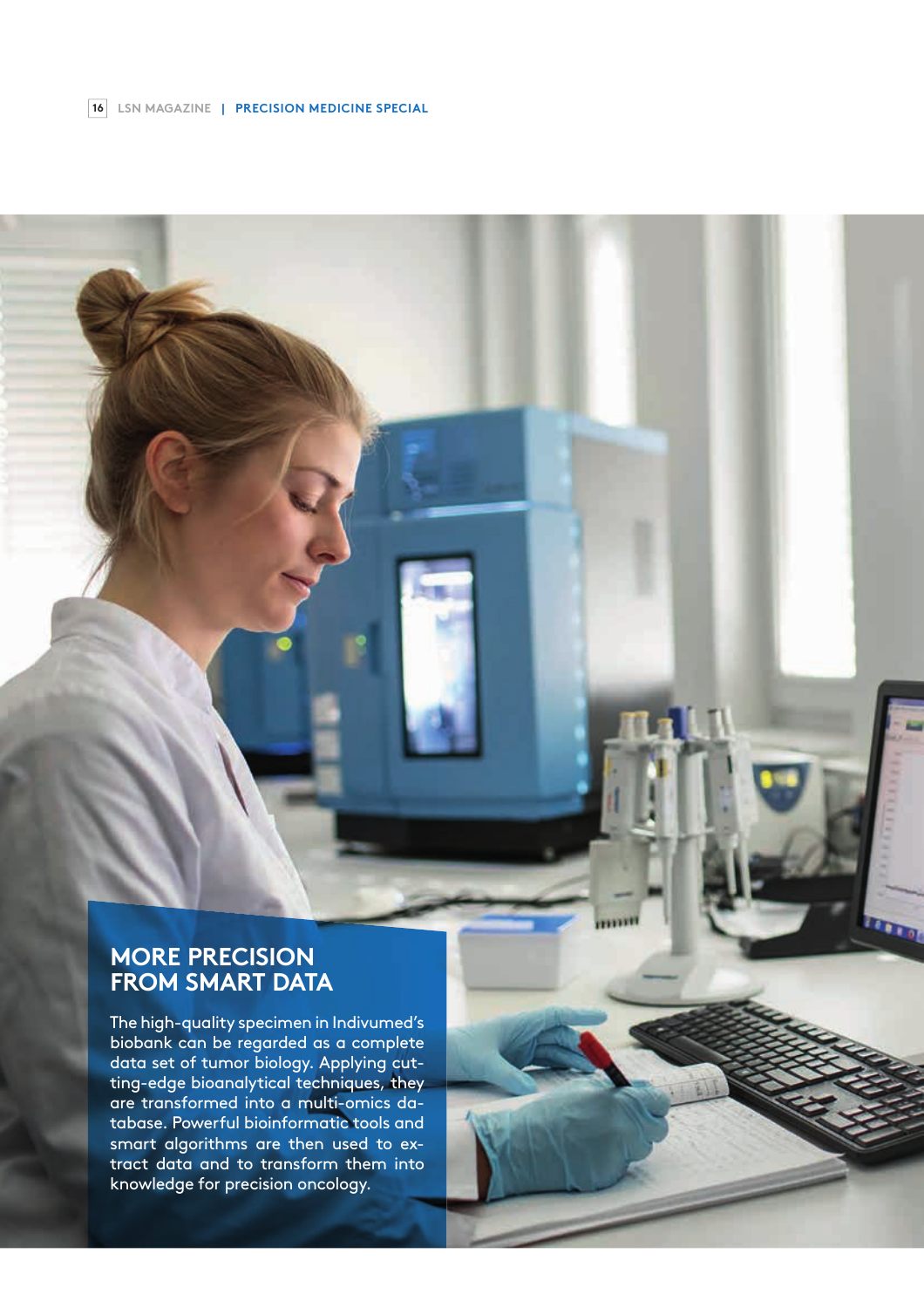# **UNLOCKING THE DATA TREASURE**

**PRECISION ONCOLOGY** In hardly any other field has the concept of personalized medicine become a clinical reality as it much as in the battle against cancer. Digitization and the advent of powerful data analytics tools such as machine learning drive this development. Here is a selection of players from the North that are leading the field.

The premise of precision oncology in the battle against cancer is to develop treatments that target the molecular and cellular characteristics of an individual's tumor. The question of where in the body a tumor originated has lost in importance, and instead treatment concepts focus on the molecular profile of cancer cells in the body. But for the dream of precision oncology to be fully realized, such therapies must

help more people with cancer than the 5-10 percent who currently benefit. The advent of artificial intelligence and other powerful bioinformatics applications is regarded as a game changer for precision cancer medicine. These technologies help to analyze the huge and complex data sets found in large electronic health databases. Practically every drug developer is adopting smart approaches to using machine learning and big data analytics to turbocharge their R&D.

#### **High-quality multi-omics data sets**

In a world that is fueled by exponentially growing knowledge, the source and the quality of data are of major importance. Hartmut Juhl, the founder and CEO of → **Indivumed GmbH**, sees his company as a key enabler for cancer research and the development of new therapeutics, as it has one valuable asset: a uniquely strong tumor database. "It is a powerful resource which fully deciphers the complexity of cancer biology for every patient, to understand the disease, to target the cancer according to what is available – and to develop new compounds," Juhl says.

Over the last 20 years, the Hamburg-based biobanking specialist has built up a global network of affiliated clinics that obtain

**"We are transforming from a technology platform provider into an AI-driven oncology biotech company."**

> HARTMUT JUHL CEO, INDIVUMED

cancer patient tissues in frozen samples as well as blood samples and additional relevant clinical data. The key to highquality specimen in Indivumed's biobank was the implementation of highly standardized and stringent sample collection procedures in numerous clinics worldwide, enabling comparability and reliability of biological and clinical data across tumor entities, hospitals, and different regions.

Now this elaborate approach is paying off. In recent years, Indivumed has started to unlock the informative power of its biospecimen collection not only through R&D services, but by extracting a complex set of relevant biological data from it. "Our frozen material can be regarded as a complete raw data set of tumor biology", mentions Juhl. In order to transform the raw data into a multi-omics database, the Indivumed team applied a set of exceptional bioanalytical techniques such as whole-genome sequencing, phosphoproteome, proteome and transcriptome analyses. "Combined with clinical and outcome information and by applying bioinformatic tools and artificial intelligence algorithms, we are able to extract data from individual cases of cancer in a wholly unique way", he says.

To strengthen its informatics, Indivumed has recruited a team of IT specialists, bioinformaticians and data scientists. It has also entered significant partnerships with IT-driven companies or academic partners to build its digital and data analytics expertise. A recent milestone in summer 2021, Indivumed introduced nRavel, an artificial intelligence-based bioinformatics platform developed in-house to support precision cancer research. The new product marries the oncology firm's multi-omics database with machine learning and a series of powerful analytics tools.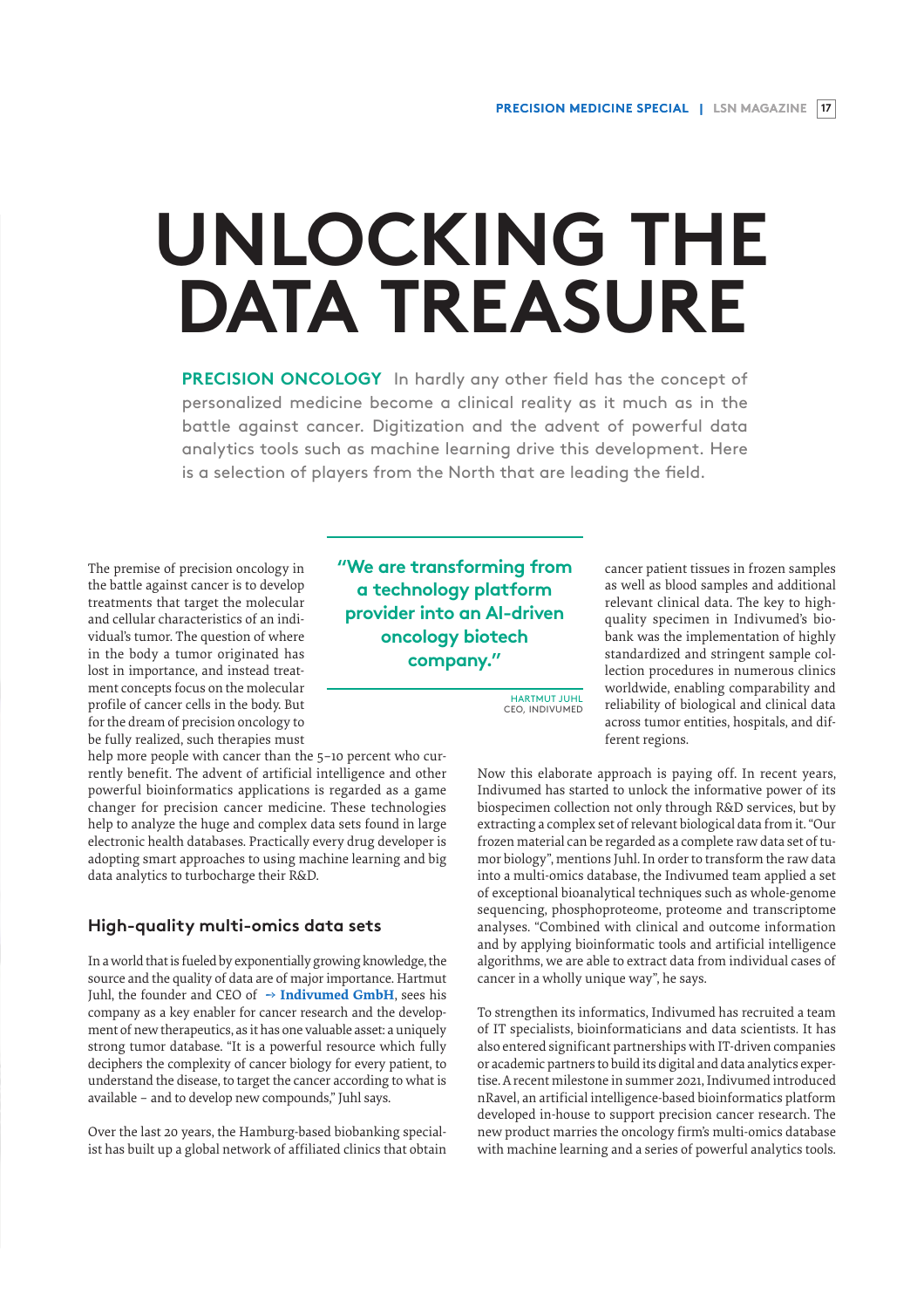"This discovery platform enables us to routinely analyze our multi-omics datasets against virtually any issue that is currently coming up in oncology," Juhl explains. The translational cancer researcher is fascinated by its speed: "By applying nRavel, we have for example, identified a bunch of different novel drug targets for functional antibodies within a few weeks," he says. Experimental studies already showed prom**"Up to 30 percent of patients receive recommendations based on their molecular tumor profile."** 

> CARSTEN BOKEMEYER DIRECTOR OF THE UNIVERSITY CANCER CENTER HAMBURG (UCCH)

pathology, the Hamburg-based start-up **! Mindpeak GmbH** has developed a deep-learning solution that recognizes and classifies breast cancer cells in tissue samples taken in a fraction of a second. In May 2021 the AI-based software received its CE-IVD mark. "This makes us the first company in Germany with such an approval in clinical routine diagnostics in pathology," says Co-founder and CEO Felix Faber.

ising data regarding the functionality of these targets, he says.

It is exciting results like these that have led Indivumed to embrace the development of new targets and early drug discovery on its own and in strategic partnerships with pharma companies. Indivumed has co-founded two biopharma companies for therapeutic development against several novel targets in 2021. "We are transitioning from being just a technology platform provider to becoming an AI-driven oncology biotech company. We utilize our own innovative power for product development, as well as collaborate with as many partners as possible, to fully unlock the tremendous value of our database for the benefit of future cancer patients," Juhl points out.

### **AI-based cancer diagnostics**

Other players in the North are unlocking the revolutionary potential of machine learning for improving clinical diagnostics in cancer medicine. In order to provide faster test results in

in Hamburg.

Hamburg-based → FUSE-AI is also developing intelligent solutions for radiologists to detect lesions in MRI and CT scans faster and more accurately for various indications like prostate cancer and other indications. In close collaboration with clinics in Germany and Switzerland, the company has been developing an AI-based radiological diagnostic software "prostate. carcinoma.ai" since 2019. Approval as a medical device under EU MDR as well as by the FDA is expected in mid-2022.

#### **Oncology Center of Excellence in the North**

At the University Cancer Center Hamburg (UCCH), precision oncology has become an indispensable part of daily routine. "In 2015, we introduced our molecular tumor board which comes as a new addition to our 22 interdisciplinary tumor conferences per week," says Carsten Bokemeyer, Director of the UCCH and Medical Director of the II Medical Clinic for Oncology and Hematology at the **! University Hospital Hamburg-Eppendorf**